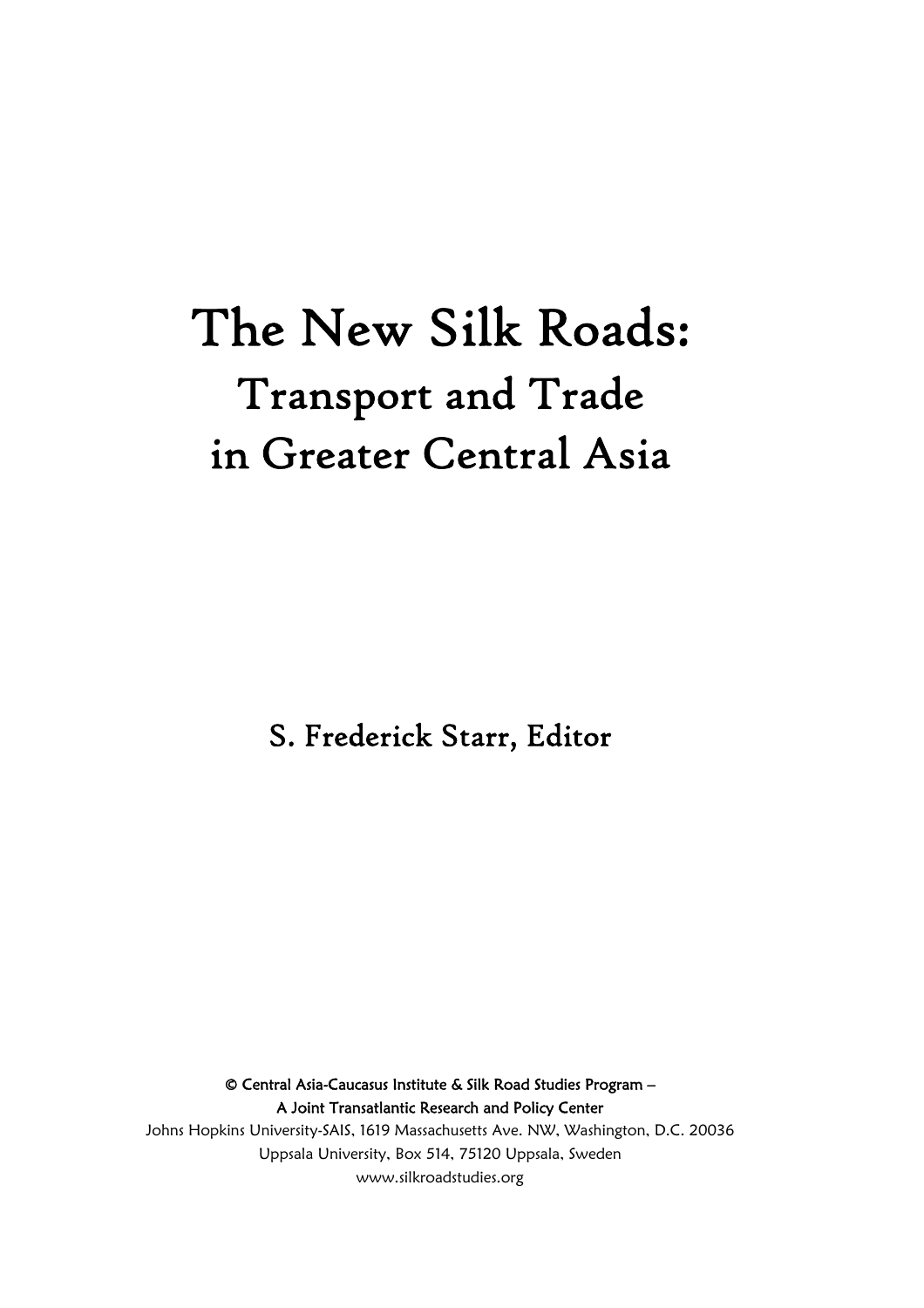"The New Silk Roads: Transport and Trade in Greater Central Asia" is a monograph produced by the Central Asia-Caucasus Institute & Silk Road Studies Program.

The Central Asia-Caucasus Institute and the Silk Road Studies Program are a joint transatlantic independent and privately funded research and policy center. The Joint Center has offices in Washington and Uppsala, and is affiliated with the Paul H. Nitze School of Advanced International Studies of Johns Hopkins University and the Department of East European Studies and Peace and Conflict Research of Uppsala University. It is the first Institution of its kind in Europe and North America, and is today firmly established as a leading focus of research and policy worldwide, serving a large and diverse community of analysts, scholars, policy-watchers, business leaders and journalists. The Joint Center aims to be at the forefront of research on issues of conflict, security and development in the region; and to function as a focal point for academic, policy, and public discussion of the region through its applied research, its publications, teaching, research cooperation, public lectures and seminars.

© Central Asia-Caucasus Institute and Silk Road Studies Program, 2007

ISBN:

Printed in the United States of America

Cover photo credits: Upper right, Upper right, the American funded bridge over the Pyanj river connecting Tajikistan and Afghanistan, photographed from the Tajik side. Photo courtesy of U.S. Army Corps of Engineers. Left and center pictures, courtesy of Hermine Dreyfuss, Washington, DC.

Distributed in North America by:

The Central Asia-Caucasus Institute Paul H. Nitze School of Advanced International Studies 1619 Massachusetts Ave. NW, Washington, D.C. 20036 Tel. +1-202-663-7723; Fax. +1-202-663-7785 E-mail: caci2@jhu.edu

Distributed in Europe by:

The Silk Road Studies Program Uppsala University Box 514, SE-75120 Uppsala Sweden Tel. +46-18-471-2217; Fax. +46-18-106397 E-mail: info@silkroadstudies.org

Editorial correspondence should be addressed to Svante E. Cornell, Research and Publications Director, at either of the addresses above. (preferably by e-mail)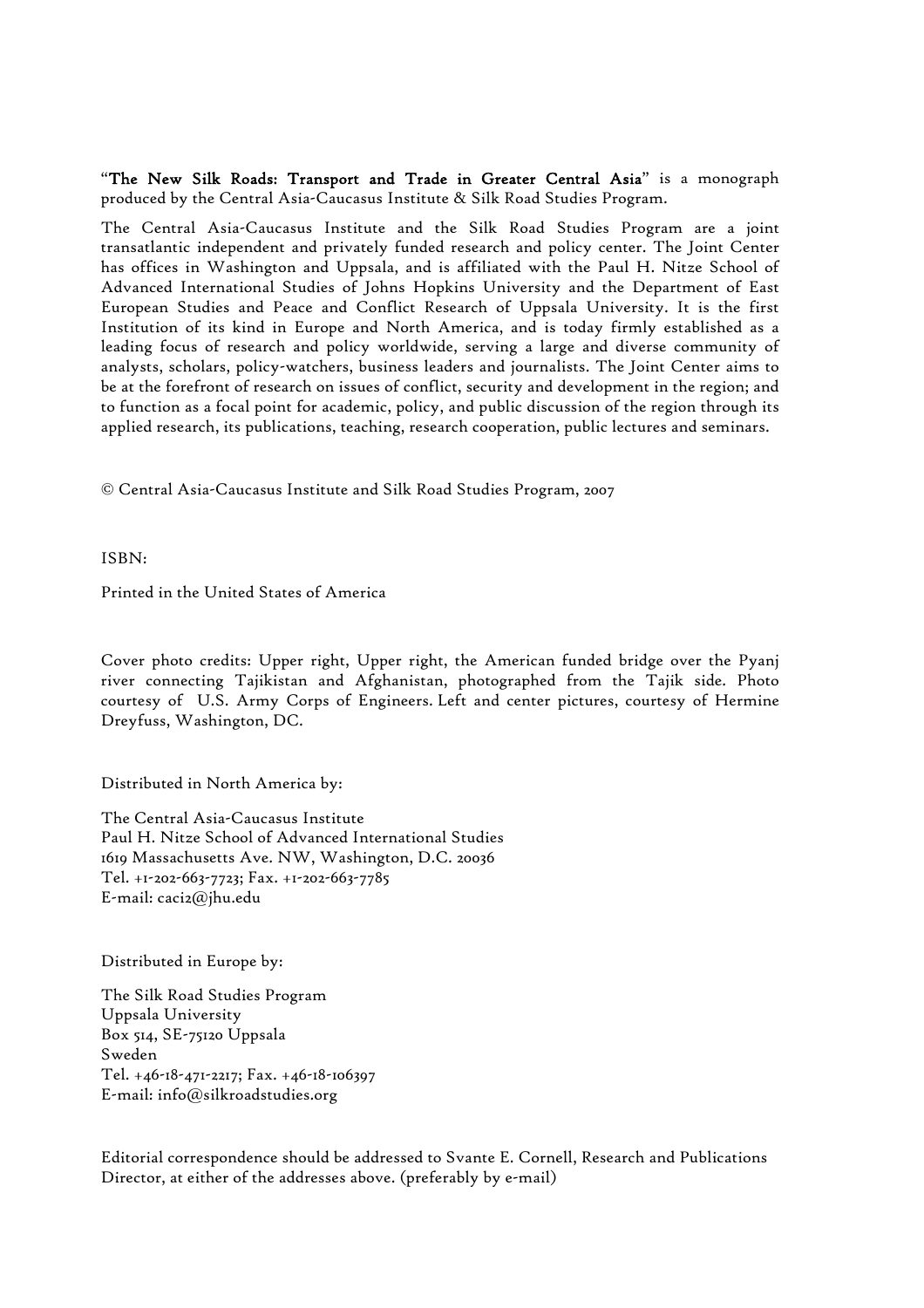## Table of Contents

| Introduction                     | 5   |
|----------------------------------|-----|
| S. Frederick Starr               |     |
|                                  |     |
| Afghanistan                      | 33  |
| Masood Aziz                      |     |
|                                  |     |
| Pakistan                         | 77  |
| Aftab Kazi                       |     |
|                                  |     |
| Tajikistan                       | 107 |
| Khojamakhmad Umarov              |     |
| Turkmenistan                     | 14I |
| Fırat Yıldız                     |     |
|                                  |     |
| Iran                             | 167 |
| Abbas Maleki                     |     |
|                                  |     |
| Uzbekistan                       | 193 |
| Martina Reiser and Dennis DeTray |     |
|                                  |     |
| The Kyrgyz Republic              | 237 |
| Joomart Otorbayev et. al.        |     |